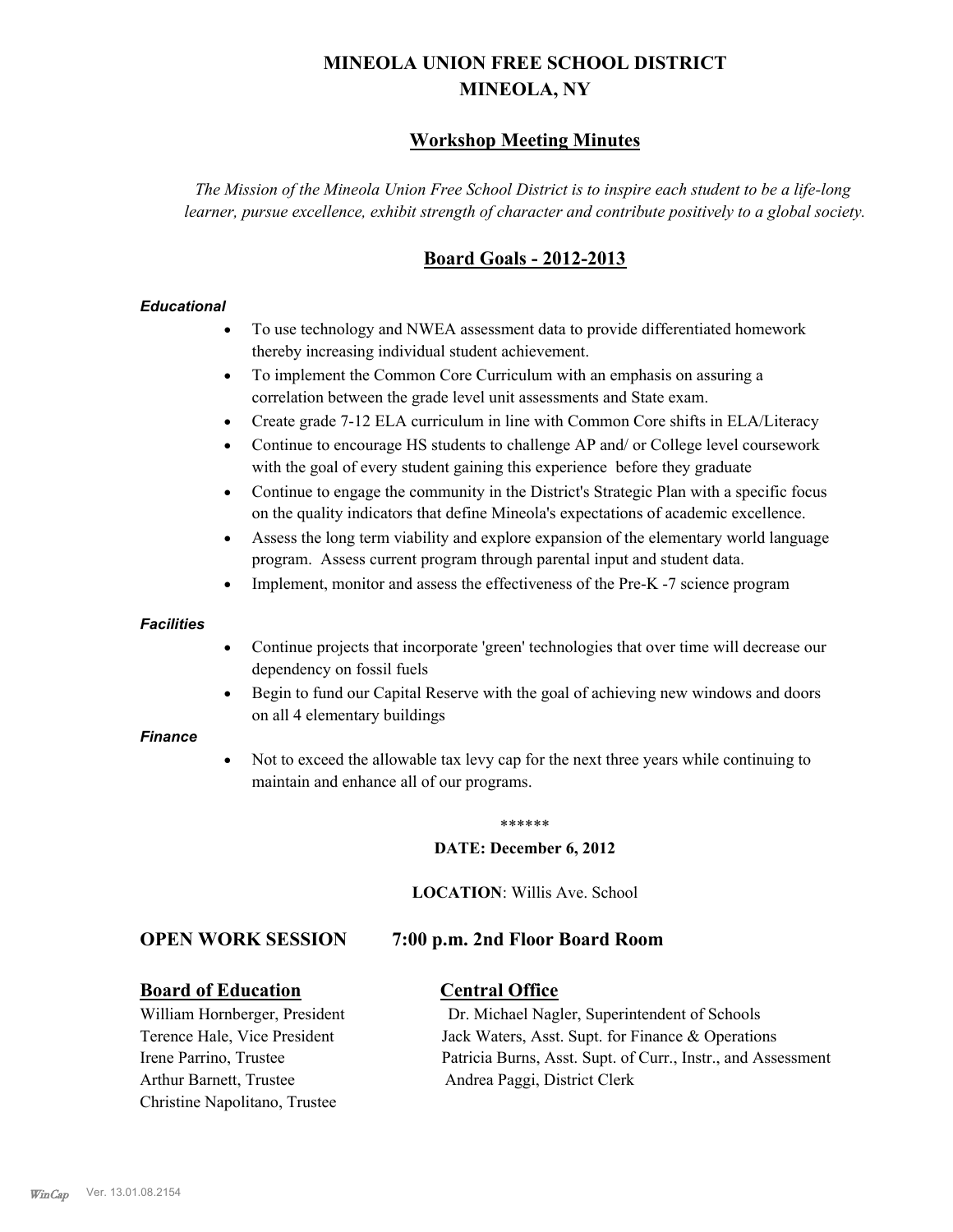#### **A. Call to Order- 7:00pm**

- **B. Pledge of Allegiance**
- **C. Reading of Mission-** Patricia Burns

### **D. Moment of Silent Meditation**

**E. Dais & Visitor Introductions** Absent: William Hornberger Guest Speakers: Edward Escobar, High School Principal Dr. Whittney Smith- Assistant Principal of Guidance

#### **F. High School Student Organization Report**

Tonight's Student Organization report was by Conor Dunleavy. He stated that tomorrow at the high school, the winter pep rally will take place. The Thanksgiving food drive organized by the SO was very successful and 17 local families received complete Thanksgiving dinners. Finally, Conor stated that on behalf of the Student Organization, he wanted to thank Dr. Nagler and the Board for coming to visit the cafeteria as promised at the last Board meeting. Dr. Nagler thanked Conor for his report.

#### **G. Old Business**

Mr. Hale asked the Board if there was any old business. Ms. Napolitano stated that yesterday, 12/5, she visted the cafeteria with Mr. Barnett, Ms. Parrino, and Dr. Nagler. They were present for period 6, 7 and 8 lunch. Ms. Napolitano stated that overall she was impressed with the food services and felt that students have many choices. She did note that there is a bottleneck problem at the salad bar. Ms. Napolitano stated that they spoke with Beth, in the cafeteria about it and Ms. Napolitano stated that she truly seemed to take the comments to heart. Ms. Napolitano stated that the lunch cost of \$1.75 seemed to be more than reasonable. She stated that the following suggestions were given to Beth: have pre-made salads available for students in a hurry and survey students as to what salads they would like to have premade. Mr. Barnett stated that he was impressed with Beth and what he saw in the cafeteria. Mr. Barnett stated that the students that he spoke to on line stated that they want things made how they want them and are willing to wait. Mr. Barnett stated that 7th period lunch is crowded but not out of hand. Mr. Barnett stated that he learned that portion size is mandated by the Department of Health and is out of the District's hands. Mr. Barnett stated that the students did tell him that they would like the panini maker back. Ms. Parrino stated that she admires that the students are advocating for themselves. She also stated that she was told by Beth that portions are mandated by the state and cannot be changed. Ms. Parrino stated that she did feel that the cafeteria could use another staff person. The Superintendent stated that he felt that the cafeteria is run very efficiently. He stated that all students that he spoke to stated that they are willing to wait to get things made how they want. The Superintendent stated that students who are in a rush go to the shortest lines. Dr. Nagler stated that no one at the high school knew that he and the Board were coming for a visit. He stated that at the last meeting during the SO report it was brought up that items run out for the 8th period lunch. Beth was made aware of this report and stated that the food is available but it must be prepared. It was also mentioned that students may get extra fruit and vegetables. Finally, Ms Napolitano added that she was a fan of the frozen yogurt and stated that it was very good.

Ms. Parrino stated she had a few items to discuss regarding Compass Learning. Ms. Parrino asked Ms. Burns if she had any information about the Parent University that took place to address Odessey- Compass Learning, specifically any issues raised. Ms. Burns stated that she did not have information at this time. Ms.Parrino stated that the following issues with Compass learning have been brought to her attention by parents. Parents have reported that the program freezes when their children are working. The Superintendent stated that there is a pop-up window that parents were unaware of that would correct the problem. Parents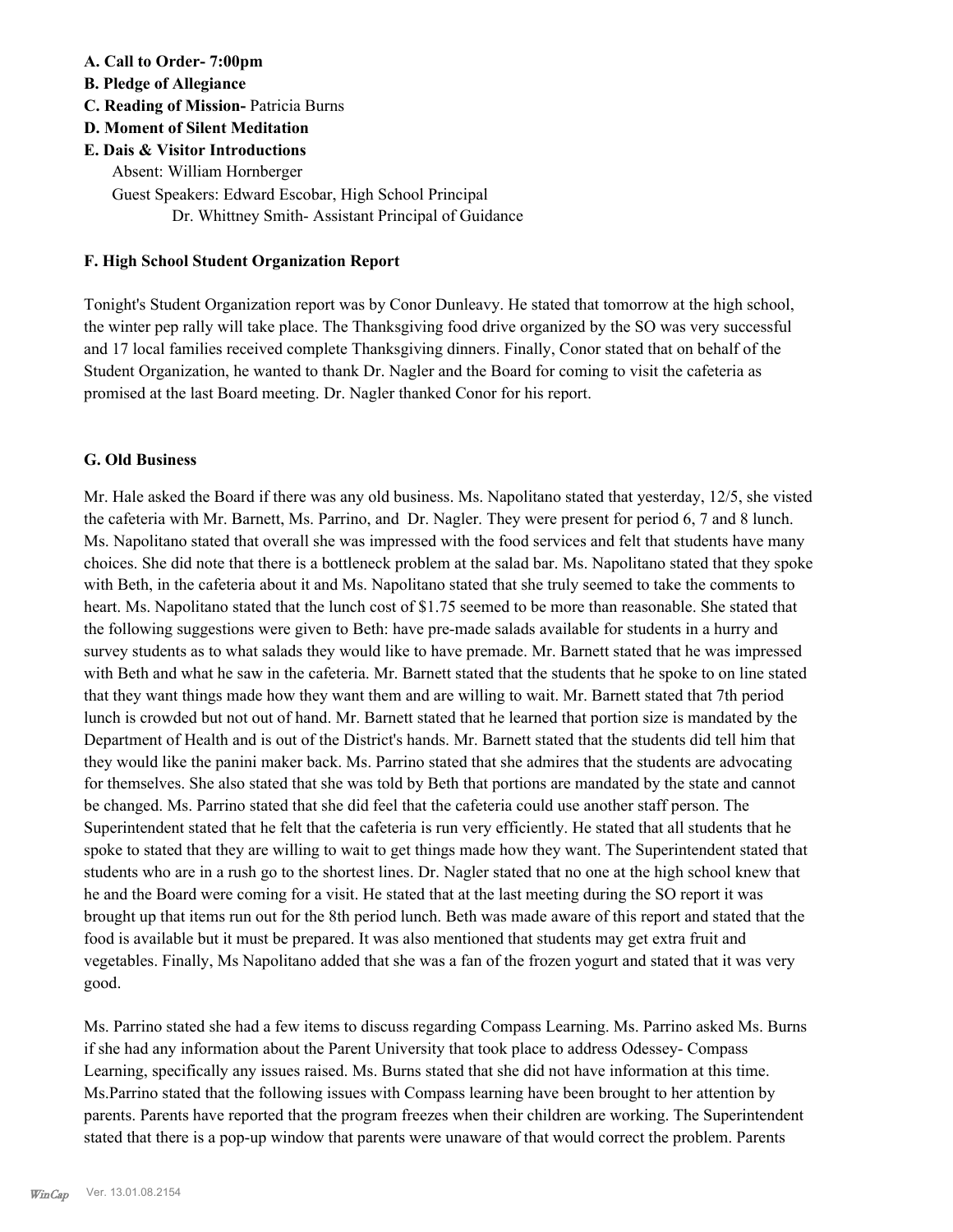have now been made aware of what to do in case the program freezes. Another concern is whether or not the work is appropriate for each child. Dr. Nagler stated that teachers now have the ability to change the work and he recommended that parents contact the teacher if there is an issue. The Superintendent stated there have been similar concerns with E-Spark. He stated that we are trying very hard to raise the rigor of work. Compass is a new program and there are a large volume of students using it. Ms. Parrino stated that some parents felt that the compass work is not correlated to the child's school work. The Superintendent stated that it is designed not to be the same. He added that compass is not the answer to everything and it should not be the only homework that the child has each night.

The Superintendent gave an update on the Jackson Avenue Loop. He stated that job started today and he expressed his disappointment that it took so long for the job to begin. The Superintendent stated that the job will take place in two phases: concrete and a binder coat will be put down now and a finish coat will be laid in the Spring. The entire project should take about 3-4 weeks and they will try not to take away too many spots while working.

The Superintendent also gave an update on the audio system. He stated that another company has come in and looked at the space and they are putting together a proposal. The Board will be given the information when it is available.

#### **H. New Business**

**RESOLUTION #31 -BE IT RESOLVED** that the Board of Education accepts the donation of \$3,500.00 to the Life Skills program from the Thomas & Jeanne Elmezzi Foundation to stock the school store which will be run by the Life Skills students.

**Motion:** Arthur Barnett **Second:** Christine Napolitano

Discussion: The Superintendent stated that we are very thankful to the Thomas & Jeanne Elmezzi Foundation for this generous donation. This is the third year that they have donated to the Life Skills program and this year it will be put towards stocking the store.

| Yes: | Christine Napolitano  | No: | None |
|------|-----------------------|-----|------|
|      | <b>Arthur Barnett</b> |     |      |
|      | Irene Parrino         |     |      |
|      | Terence Hale          |     |      |
|      |                       |     |      |

**Passed:** Yes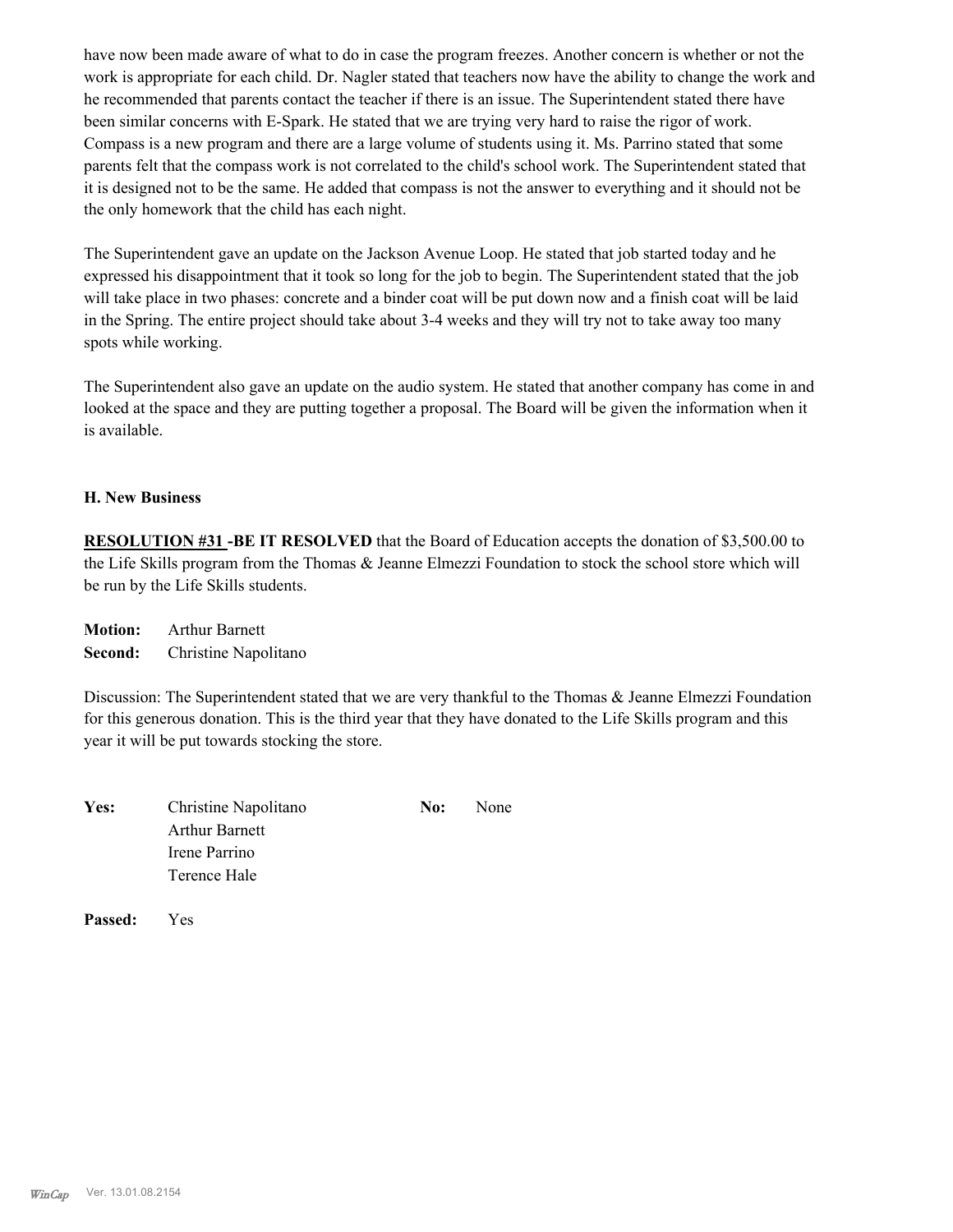#### **H. New Business (continued)**

**RESOLUTION #32-BE IT RESOLVED** that the agreement with the Parents of Student # 13611 and the Mineola UFSD is hereby approved and the President of the Board of Education is authorized to execute the said agreement.

**Motion:** Arthur Barnett **Second:** Irene Parrino

Discussion: The Superintendent stated that this agreement was discussed previously in executive session.

| Yes: | Christine Napolitano  | No: | None |
|------|-----------------------|-----|------|
|      | <b>Arthur Barnett</b> |     |      |
|      | Irene Parrino         |     |      |
|      | Terence Hale          |     |      |
|      |                       |     |      |

**Passed:** Yes

#### **I. Consensus Agenda**

**RESOLUTION # 33-BE IT RESOLVED** that the Board of Education approves the consensus agenda items I.1.a. through I.6.a., as presented.

**Motion:** Christine Napolitano **Second:** Arthur Barnett

Discussion: Mr. Barnett stated that item 3.c.1 needed to be amended to reflect the effective date from November 27, 2012- May 31, 2013. A motion was made by Arthur Barnett to amend item 3.c.1 and was second by Christine Napolitano. All Board members were in favor and motion passed. There was no additional discussion. A vote was taken to approve the amended Resolution #33.

| Yes: | Christine Napolitano | No: | None |
|------|----------------------|-----|------|
|      | Arthur Barnett       |     |      |
|      | Irene Parrino        |     |      |
|      | Terence Hale         |     |      |

**Passed:** Yes

#### 1. **Accepting of Minutes**

That the Board of Education accepts the minutes of October 18, 2012 Business Meeting as presented. a.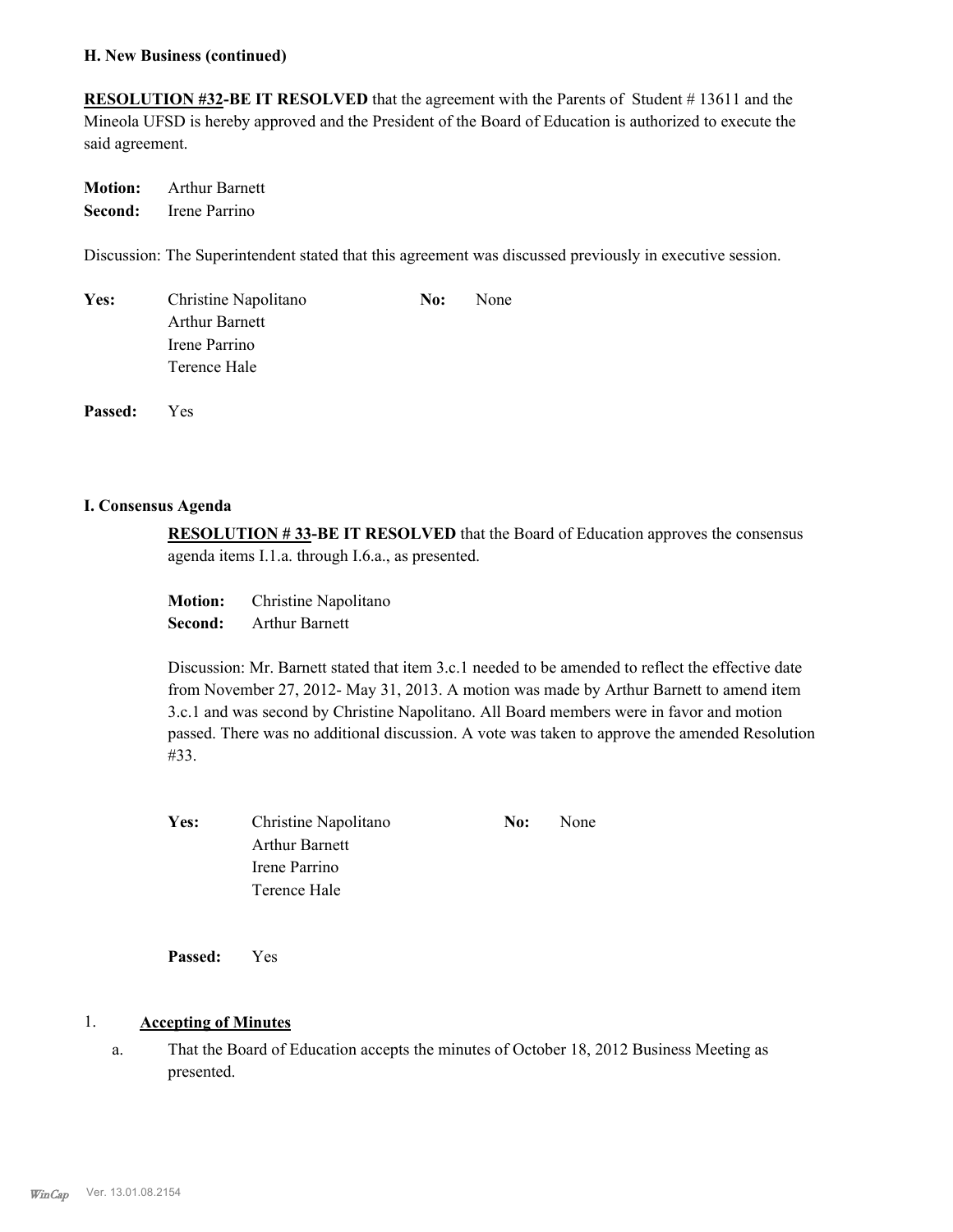## 2. **Instruction**

- a. Appointments Instruction
- The Board of Education approves the recommendation of the Superintendent to increase the appointment of Laura Doherty from a .2 Art Teacher to a .25 Art Teacher and a .7 Permanent Sub to a .75 Permanent Sub, effective November 1, 2012 with a salary of .25 of MA, Step 1, \$67,604 equaling \$16,901 and \$75 per day as a Permanent Sub. 1.
- b. Appointments 45 Day Subs
- The Board of Education approves the appointment of Lauren Goodman, to the position of 45 Day Substitute Teacher for Kim Morrissey, at Jackson Avenue, effective October 19, 2012 to on or before June 30, 2013; salary: Days 1-20, \$100, Days 21-39 \$110, Days 40-45 \$120, Day 46 \$58,123 pro-rated. 1.
- The Board of Education approves the appointment of Nicole Destefano, to the position of 45 Day Substitute Teacher for Carole Perciballi, at Mineola Middle School, effective September 24, 2012 to on or before June 30, 2013; salary: Days 1-20, \$100, Days 21-39 \$110, Days 40-45 \$120, Day 46 BA, Step 1, \$58,123 pro-rated. 2.
- The Board of Education approves the appointment of Thomas Oswald, to the position of 45 Day Substitute Teacher for Theresa Duignan, effective November 5, 2012 to on or before June 30, 2013; salary: Days 1-20, \$100, Days 21-39 \$110, Days 40-45 \$120, Day 46 \$58,123 pro-rated. 3.
- c. Appointment(S) Perm Sub
- The Board of Education approves the appointment of Nicholas A. Tonini, to the position of Permanent Substitute Teacher, at Mineola High School, at a daily rate of \$100.\* Effective November 27, 2012 - May 31, 2013. 1.
- The Board of Education approves the appointment of Thomas M. McGuire, to the position of Permanent Substitute Teacher, at Mineola High School, effective November 27, 2012 to May 31, 2013. Salary: \$100 per day 2.

#### Appointment(s) Club/Stipends d.

That the Board of Education approves the following Club/stipend recommendatios for 2012-2013 year:

| <b>POSITION</b>            | <b>EMPLOYEE NAME</b>    | <b>STIPEND</b>   |
|----------------------------|-------------------------|------------------|
| A Capella Advisor          | Megan M. Messina        | \$2,131.00       |
| Art Club Advisor           | Kathleen M. Loughlin    | \$975.00         |
| Art Honor Society          | Gina-Marie Buongiovanni | \$975.00         |
| Athletes Helping Athletes  | Maryellen Perinchief    | \$1,420.00       |
| Brainstormers (.5)         | <b>Bette Sloane</b>     | .5 of \$1,420.00 |
| Brainstormers (.5)         | Robert M. Goodwin       | .5 of \$1,420.00 |
| Cheerleader Advisor - Fall | Laura Kligman           | \$3,350.00       |
| Cheerleader AdvisorWinter  | Laura Kligman           | \$4,260.00       |
| Class Advisor - Freshman   | Jennifer Honerkamp      | \$1,019.00       |
| Class Advisor - Sophomore  | Suzanne Sabatini        | \$1,693.00       |
| Class Advisor - Sophomore  | <b>Bette Sloane</b>     | \$1,693.00       |
| Class Advisor - Junior     | Donald A. Leopardi      | \$2,367.00       |
| Class Advisor - Junior     | Nancy A. Regan          | \$2,367.00       |
| Class Advisor - Senior     | Kimberly M. Stopanio    | \$2,840.00       |
| Class Advisor - Senior     | Laura L. Grassie        | \$2,840.00       |
| Creative Writing Club      | Andrew T. Smith         | \$975.00         |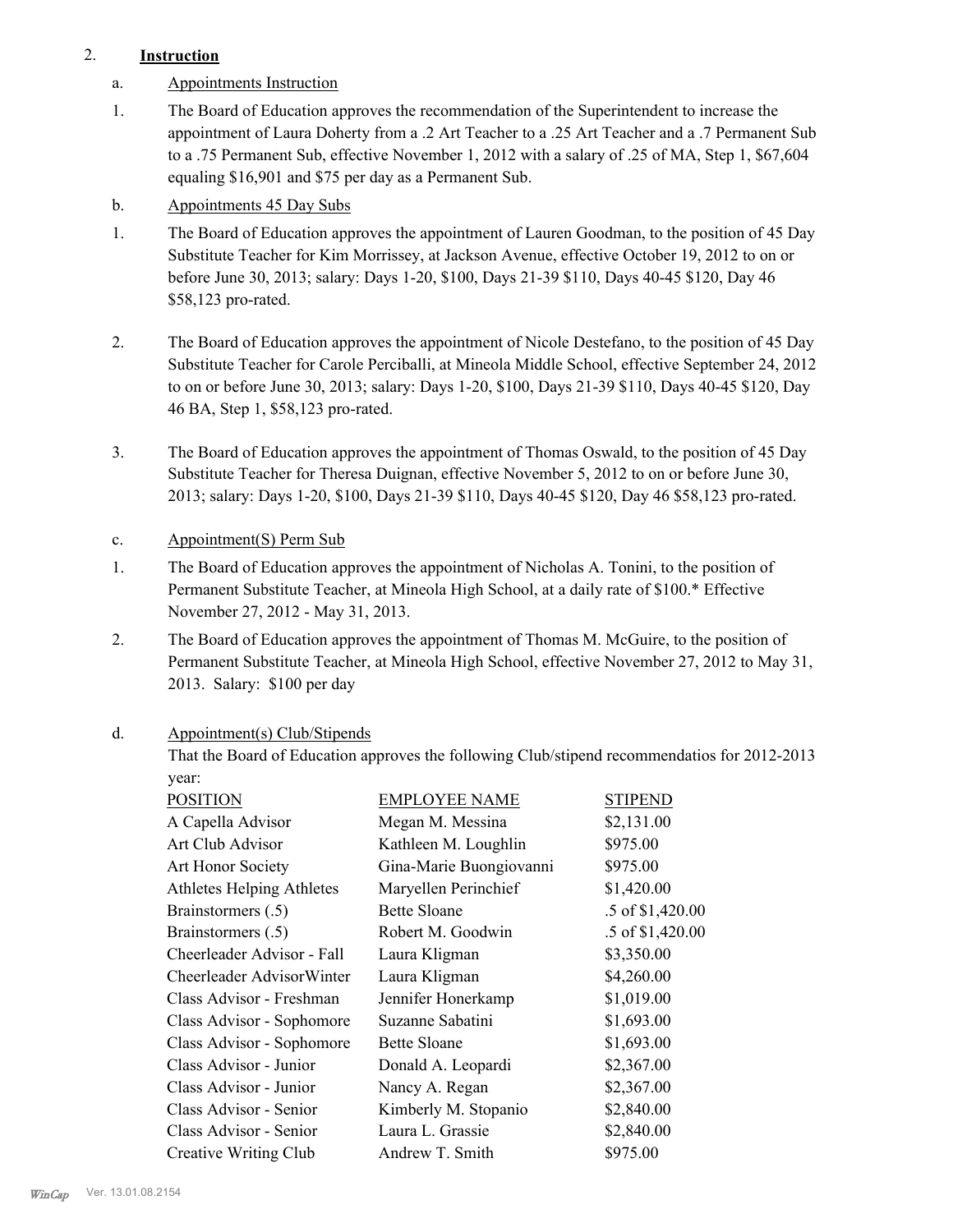| <b>POSITION</b>                | <b>EMPLOYEE NAME</b>   | <b>STIPEND</b>   |
|--------------------------------|------------------------|------------------|
| Dynamics/Vocal Jazz Choir      | Megan M. Messina       | \$1,420.00       |
| Environmental Club             | Susan B. Kennedy       | \$1,786.00       |
| Italian Club Advisor           | Giuseppa Iaboni        | \$975.00         |
| Gay Straight Alliance          | Laura L. Grassie       | \$1,785.00       |
| Increase the Peace (.5)        | Michael Furey          | .5 of \$2,130.00 |
| Increase the Peace (.5)        | Cynthia L. Lombardi    | .5 of \$2,130.00 |
| Japanese Anime Advisor         | Lucy A. Long           | \$1,785.00       |
| Jazz Ensemble 1                | Donald R. Carreras Jr  | \$1,420.00       |
| Jazz Ensemble 2                | Donald R. Carreras Jr  | \$1,420.00       |
| KwianisClub(Key Club)(.5)      | Surabhi John           | .5 of \$2,367.00 |
| KwianisClub(Key Club)(.5)      | Mary Raguseo           | .5 of \$2,367.00 |
| Latin Club                     | Gigi L. Foge           | \$975.00         |
| Literary Society Club          | Mark Bomser            | \$1,358.00       |
| Math Olympiads-8th Grade       | Lisa M. Marino         | \$975.00         |
| <b>Mathletes Advisor</b>       | Suzanne Sabatini       | \$1,420.00       |
| Mentoring Latinas              | Marie Watson           | \$1,420.00       |
| Mock Trial Advisor             | Soraya Zahn Rogers     | \$975.00         |
| National Honor Society         | Eileen Burke           | \$1,547.00       |
| Pep Band Advisor               | Donald R. Carreras Jr  | \$989.00         |
| <b>Question Mark Editor</b>    | Andrew T. Smith        | \$3,940.00       |
| <b>Red Cross Advisor</b>       | Tara M. McDonnell      | \$975.00         |
| Science Club Advisor           | Ellen McGlade-McCulloh | \$1,786.00       |
| <b>Signet Advisor-Business</b> | Denise E. Zunno        | \$3,640.00       |
| Signet Advisor-Editorial       | Paul A. Sommer         | \$5,000.00       |
| <b>String Ensemble Advisor</b> | Tracey M. Campbell     | \$1,420.00       |
| <b>Student Organization</b>    | Francine Sclafani      | \$4,388.00       |
| Student Service Center(.5)     | Eileen Burke           | .5 of \$5,000.00 |
| Student Service Center(.5)     | Nancy A. Regan         | .5 of \$5,000.00 |
| <b>Students Against Drunk</b>  | Maryellen Perinchief   | \$1,786.00       |
| Driving Advisor                |                        |                  |
| <b>Television Production</b>   | Joseph Owens           | \$2,840.00       |
| Club Advisor/Audio-            |                        |                  |
| <b>Visual Production Club</b>  |                        |                  |
| Drama Director-Fall            | Matthew Deluca         | \$2,840.00       |
| Production                     |                        |                  |
| Drama Assistant Director       | <b>Bette Sloane</b>    | \$2,130.00       |
| Drama Technical Director       | Joseph Owens           | \$1,420.00       |
| Drama Stage Construction       | Vincent Tunkel         | \$2,130.00       |
| Thespian Club                  | Matthew Deluca         | \$975.00         |

## 3. **Instruction: Student Actions**

That the Board of Education approves the Selective Classification request for the following student: a.

- Anthony Macchietto, 8th grade student, to compete on the Varsity Bowling Team for the 2012- 2013 school year.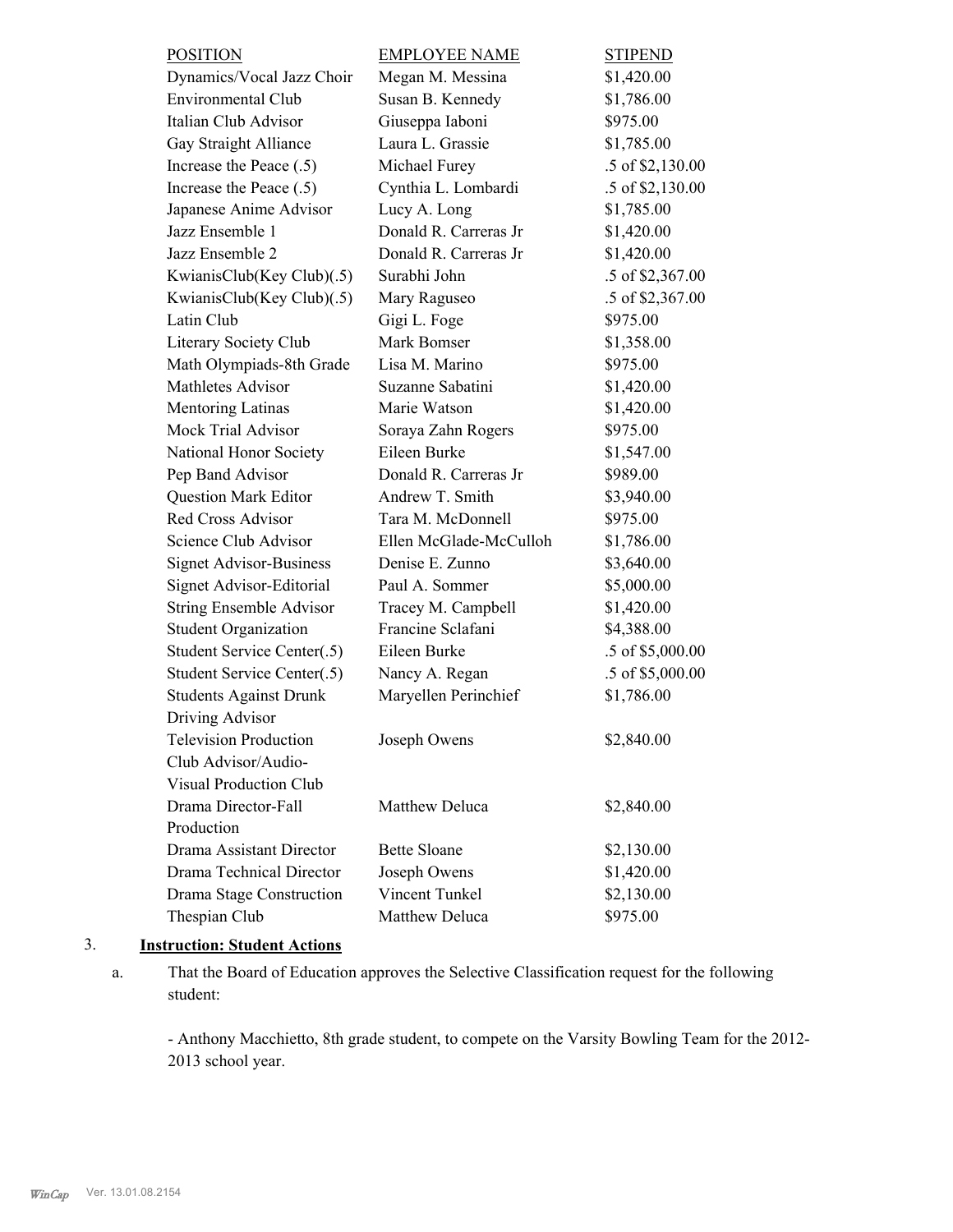## 4. **Civil Service**

- a. Resignation(s)
- That the Board of Education accept the resignation of Kathleen H. Schumacher, part time Teacher Aide at Hampton Street School, effective November 16, 2012. 1.
- b. **Appointments**
- That the Board of Education approve the appointment of Jaclyn Lusardi, to the position of part time Videographer for the monthly Board of Education meetings, effective November 15, 2012. Salary will be \$8.00 per hour. 1.
- c. Leave(s) of Absence
- That the Board of Education grant a request to Patricia Licari, part time Bus Attendant, for an unpaid Leave of Absence, due to family illness, effective November 20, 2012. Return date is undetermined at this time. 1.
- That the Board of Education grant a request to Kathleen Conway, part time Teacher Aide at Meadow Drive School, a Leave of Absence, due to personal family reasons, effective December 4, 2012. Return date is mid-January, 2013. 2.

## 5. **Business /Finance**

## a. **Budget Appropriation Adjustment**

1. That the Board of Education approves the acceptance of revenue in the amount of \$3,500 generated from a donation by the Thomas and Jeanne Elmezzi Foundation and makes the appropriation adjustment to the following budget code: 2250 500 07 2622.

### 6. **Other**

a. That the Board of Education approve of a \$2,000 stipend for Kim Baker for the position of Training Instructor for Transportation for the school year 2012/2013.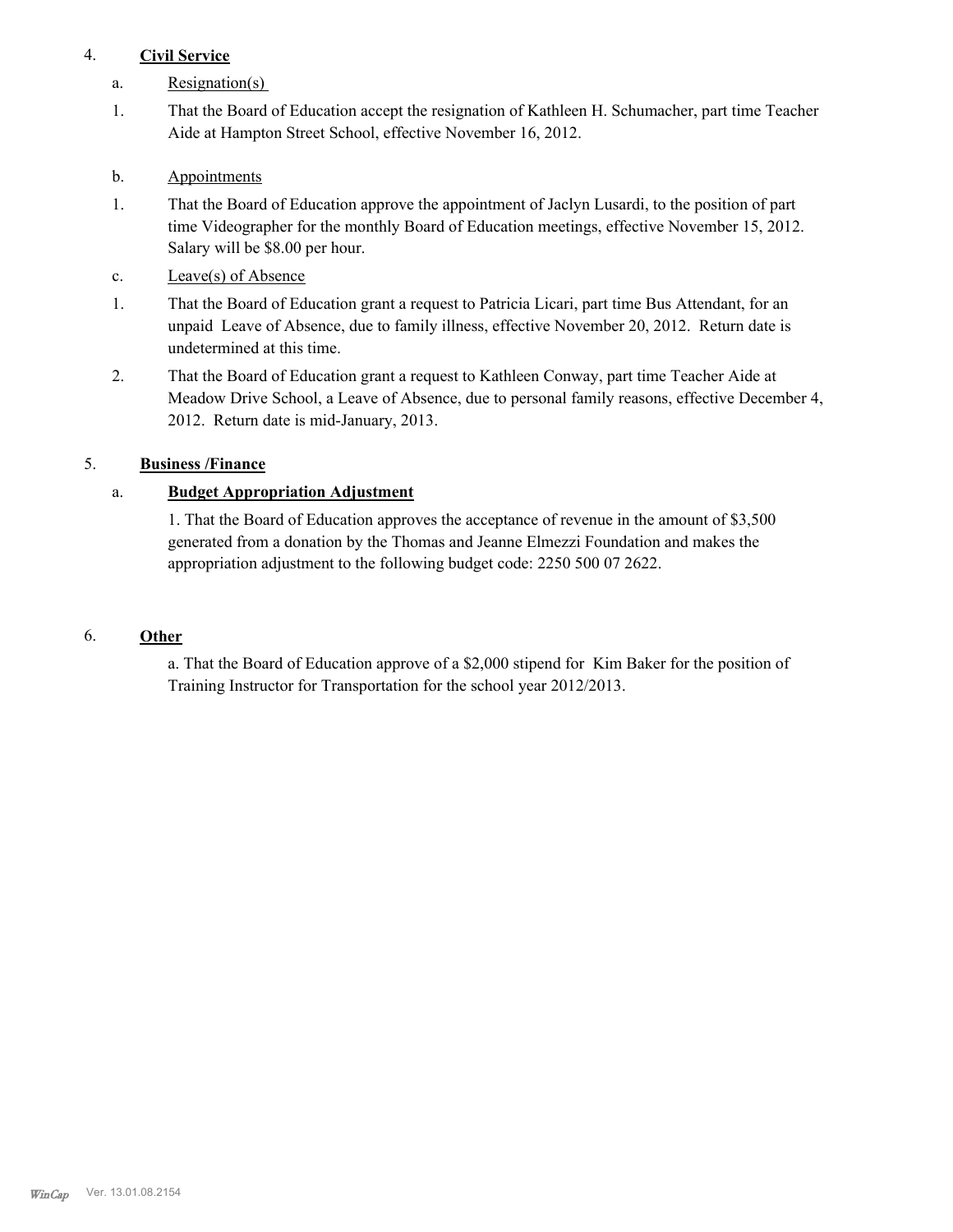#### **Walk-On Agenda**

**RESOLUTION # 34- Whereas,** the Board of Education adopted Resolution #29 on November 15, 2012 awarding Contract "G" for General Construction - General Construction, Site, Heating, Ventilation, Air Conditioning, Plumbing, Electrical and Fire Alarm Work, for the Meadow Drive Project (SED control #28-04-10-03-0-001-011) bid opened October 24, 2012, to J-Cole Construction Co., Inc. (a/k/a J. Cole Construction, Inc.), for a total contract price of \$881,500.00 plus Alternate Nos. G2 through G6, \$57,500.00 for a total of \$939,000.00; and

**Whereas,** the said J-Cole Construction Co., Inc. subsequently rescinded their bid; and

**Whereas,** the second low bidder in connection with the said bid solicitation, Web Construction Corp., has offered to perform the said contract for the same amount as originally bid by J-Cole Construction Co., Inc.; now therefore be it

**Resolved**, that award of Contract "G" for General Construction - General Construction, Site, Heating, Ventilation, Air Conditioning, Plumbing, Electrical and Fire Alarm Work, for the Meadow Drive Project (SED control #28-04-10-03-0-001-011) to J-Cole Construction Co., Inc. (a/k/a J. Cole Construction, Inc.), be and the same is hereby rescinded; and be it further

**Resolved**, that Contract "G" for General Construction - General Construction, Site, Heating, Ventilation, Air Conditioning, Plumbing, Electrical and Fire Alarm Work, for the Meadow Drive Project (SED control #28-04-10-03-0-001-011) bid opened October 24, 2012, be and the same is hereby awarded to Web Construction

Corp., as the lowest responsible bidder meeting specifications, for a total contract price of \$881,500.00 plus Alternate Nos. G2 through G6, \$57,500.00 for a total of \$939,000.00.

**Motion:** Arthur Barnett **Second:** Christine Napolitano

Discussion: Mr. Hale asked the Superintendent to explain this item. The Superintendent stated that at the meeting on November 15th the Board voted to award the bid to J. Cole Construction and on the day that they were scheduled to break ground, the contractor rescinded the bid. The Superintendent stated that the District was protected by a bid bond. The Superintendent stated that they went to the second bidder who matched the price. Unfortunately, the project will start later than expected. Mr. Barnett stated that he feels the District should not use J. Cole in the future. Ms. Parrino asked if legal counsel was involved in all that occurred. The Superintendent stated that counsel was involved at all phases and stated that all that has transpired is acceptable. There was no further discussion.

| Yes: | Christine Napolitano  | No: | None |
|------|-----------------------|-----|------|
|      | <b>Arthur Barnett</b> |     |      |
|      | Irene Parrino         |     |      |
|      | Terence Hale          |     |      |
|      |                       |     |      |

**Passed:** Yes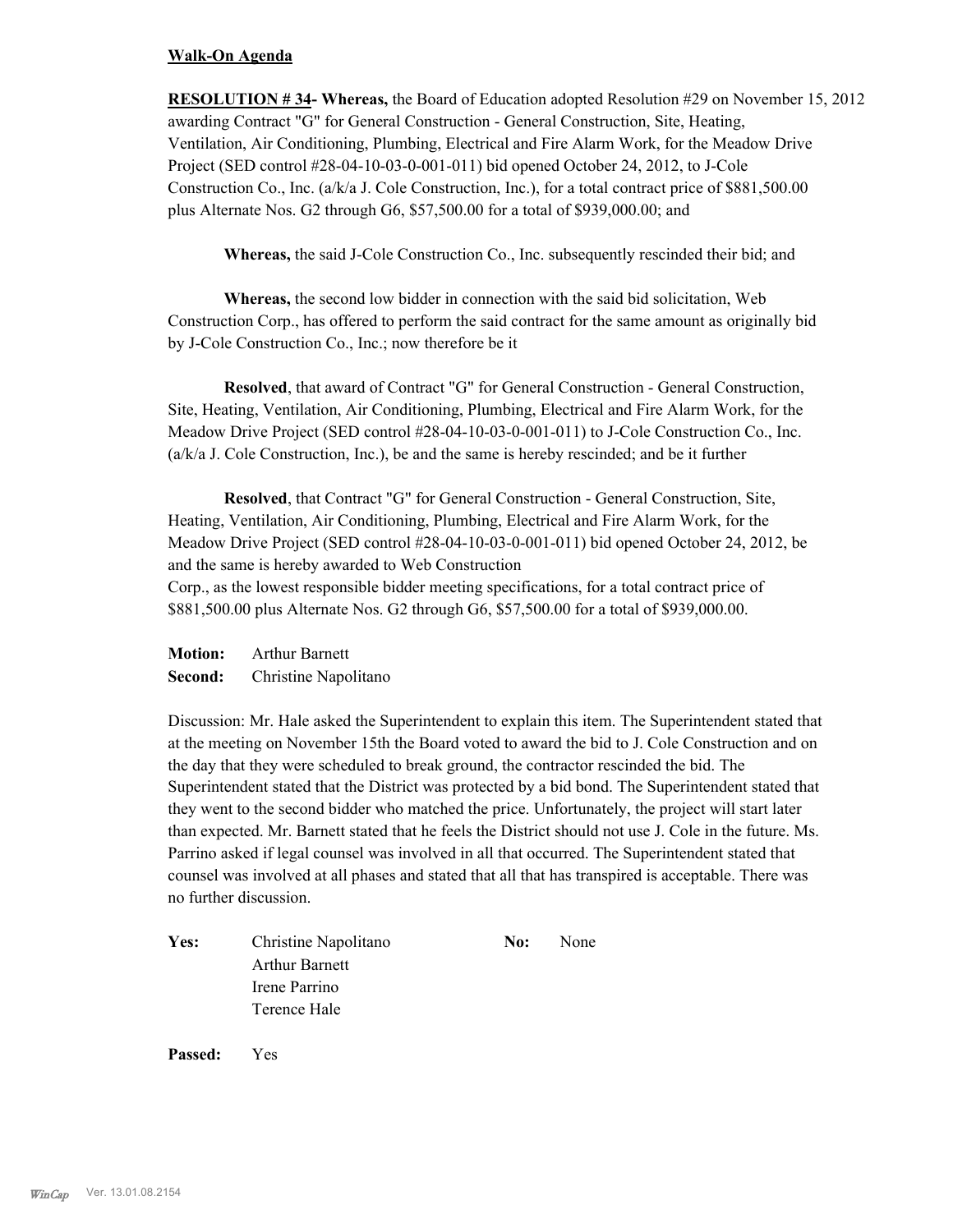#### **J. Superintendent's Report**

## Superintendent of Schools' Reports for 12/6/12

## Presentations:

- 1. Guest Presentation: Dr.Whittney Smith, Assistant Principal of Guidance and Ed Escobar, Principal
- 2. AGP Program
- 3. Election Polling Places

## Superintendent Comments

The Superintendent introduced Whittney Smith, Assistant Principal of Guidance, and Ed Escobar, High School Principal, who would do the first presentation this evening on the High School Guidance Department. (The presentation can be found on the website on the Board of Education page). Mr. Smith stated that this evening he would be talking about the plans for the future as well as the issues for each grade level at the high school. Mr. Escobar stated that he would like to thank the guidance counselors who are in attendance this evening. He stated that Mr. Smith has been at the high school for two years now and he helped ease the transition of moving the 8th graders into the high school. Mr. Escobar stated that there are two main challenges for the guidance department: first, they must help students navigate adolescence, both academically and socially. Second, counselors must help students take the right courses in order to get into the right colleges. Mr. Escobar stated that he feels the high school guidance department is second to none. Mr. Smith stated that planning for college is very challenging and it actually starts from when the children are young. A Parent University is scheduled for 3/19, for elementary school parents regarding saving for college. At the Middle School, the role of the guidance department includes: facilitating parent-teacher meetings; individual and group counseling; and instructional support team chairs. The Guidance Department is also responsible for the Character Education Program (DASA), scheduling, Career Day, and Transition/Articulation meetings. Mr. Smith stated that at the high school, the 8th grade has a dedicated counselor to just focus on that grade. The Counselor is responsible for the following: classroom visits, individual and group counseling, orientation program for students and parents; planning for at-risk students; scheduling, and introducing the first piece of Naviance. For the 9th grade, the counselors are responsible for the following: classroom visits; Freshman Parent Night; team meetings and annual academic planning meeting. For the 10th grade, counselors are responsible for the following: Sophomore groups; Sophomore Parent Night; college day trips and annual academic planning meetings. For the 11th grade: Junior groups (Naviance- college and scholarship searches/ resume builder); Junior Parent night; PSAT; college day trip; college road trip and annual academic planning meetings. For the 12th grade, the counselors are responsible for the following: senior timeline; Naviance (college searches, about me, national scholarship search); kick off to college day; college trip and "On the Spot" Admission days. Mr. Smith discussed some of the Department highlights including: college mini fairs; Alumni Day; Athletic Recruiting night; participation in all CSE/504 meetings; group/individual counseling; SAT preparation; addition of NEFCU representative at financial aid night; career fair; and anti-bullying program (DASA). Mr. Smith stated that the department has expanded the At-Risk senior meetings. The goal is to identify early and put a plan together; there is then a 6 week follow-up meeting. This is followed by a second round of meetings. Mr. Smith stated that this year, approximately 30 students attended the National Hispanic College Fair at Molloy. This was arranged by guidance and the students were transported to the fair. Mr. Smith stated that he was very excited about the "Naviance Succeed & Family Connection". The Guidance department launched Naviance; every student will be able to do college searches, scholarship searches, on-line recommendation requests, and do their resume and brag sheet. Naviance is in sync with the Common Application. Teachers can do online recommendations and parents will have "Family Connection Accounts". Naviance also has an alumni tracker capability. Finally, Mr. Smith stated that this past year the Guidance department offered a "Virtual Summer School" Pilot. This was a partnership with Nassau BOCES and peak. It was a self pay program, which was half the cost of traditional summer school. Mr. Smith provided the following statistics as a result of this program: an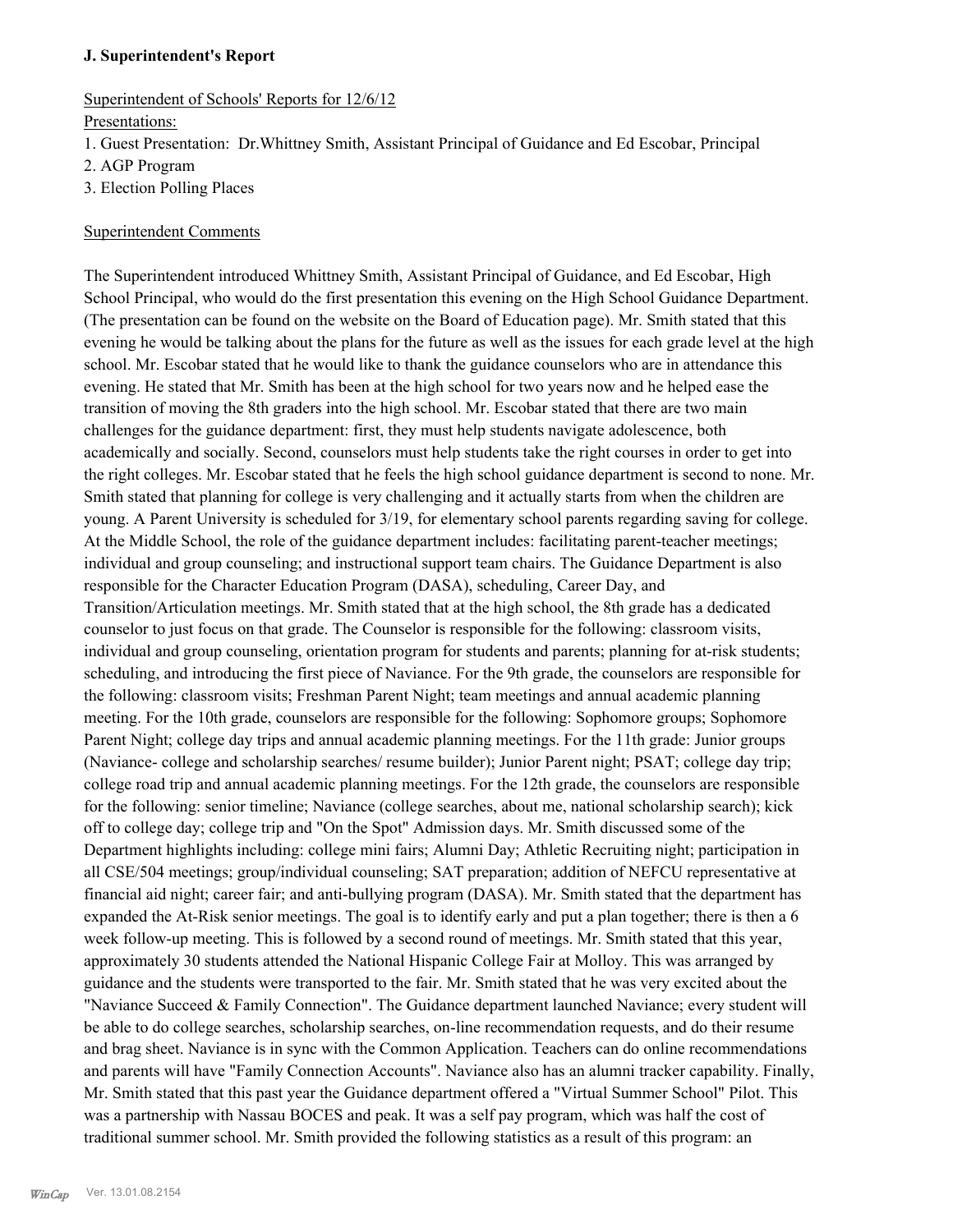additional 16 students passed courses needed for graduation and an additional 22 regents exams were passed. Mineola participated in a focus group with the New York Comprehensive Center.

Mr. Smith asked the Board if there were any questions/comments. Mr. Barnett stated that he would like to see the juniors getting started on the Naviance program to give them a head start with the college process. Mr. Smith stated that this will be happening at the high school. Mr. Escobar added that Alumni Day has been changed and students are being spoken to about what needs to be done starting in junior year. Mr. Smith stated that the plan with Naviance is to start introducing it to students in 8th grade and to gradually build on it each year. The Superintendent stated that the Naviance program has been around for ten years and Mr. Smith has taken on the role to really utilize this program. He added that it meets students where they are at and overtime it will give us a great deal of valuable information. Ms. Napolitano stated that she likes the idea of starting the college conversations with parents of elementary students. She also thinks it is great that the middle school students get a college visit. Ms. Napolitano suggested that for Alumni Day, older alumni be invited to speak to student because they can offer another perspective to students. Finally, she stated that she is very glad that Career Day is being re-introduced and suggested that we alternate between careers in STEM and Humanities. Mr. Smith stated that he wants to start looking at careers earlier and they can do group work with students. Ms. Napolitano asked what is being done for students who are not heading to college. Mr. Smith stated that Naviance also offers information for those students such as certificate programs and the high school has other events set up such as Military Day. The Superintendent thanked Mr. Escobar, Mr. Smith and the guidance counselors for coming this evening. He stated that the guidance department plays a vital role at the high school.

Mr. Hale opened the floor for public comment, specific to the guidance presentation. One resident/parent made a comment at this time. There were no other comments.

The Superintendent stated that the next presentation this evening is "School Election Polling Places" (the presentation can be found on the district website). The Superintendent stated that currently, we have 4 polling places: Jackson, Meadow, Hampton, and this year we used the American Legion in place of Cross Street. He is recommending that we change the number of sites from 4 to 2. The cost associated with the election includes: hiring personnel, machine rental and transportation, and ballots. The cost is high and it can go higher if a revote becomes necessary. The Superintendent stated that moving forward the following must be considered: as the districts are forced to use the new voting machines, cost will rise. The Machines are costly and will need to be stored and the ballots are expensive. This year, we were able to utilize the American Legion; availability in the future may be an issue as well as the fact that there is no Wi-Fi at the site. Another issue is personnel, there have been issues with getting workers and the hourly rate may need to be increased. Also, as the switch is made to the new machines all employees would need to be trained. The following is recommended; reduce polling places from 4 to 2 (Meadow and Jackson). BOLD Systems will re-organize voting books and mail new location cards to all registered voters. The Superintendent stated that voting would be organized by zip code. Mr. Barnett recommends 1 central polling place. The Superintendent stated that one location could be problematic due to parking and if a school is used, we would need the gym all day. Mr. Barnett suggested that the Superintendent contact the mayor of Mineola and explore the possibility of using the Village Hall and splitting the cost of purchasing the new voting machines. Mr. Hale opened the floor to the public to comment on the polling place presentation and there were no comments.

The final presentation this evening is the "Academically Gifted Program" (the presentation can be found on the district website on the BOE page). The Superintendent stated that it is estimated that 3-4% of the population are truly gifted; the term gifted is over used and over prescribed. We administer the CogAT (Cognitive Abilities Test) to all 3rd grade students. The exam has three test batteries: verbal, quantitative, and non-verbal. Each battery receives a separate score and one weighted composite score is also calculated. The Superintendent stated that he feels we should provide services for gifted students just as we do for special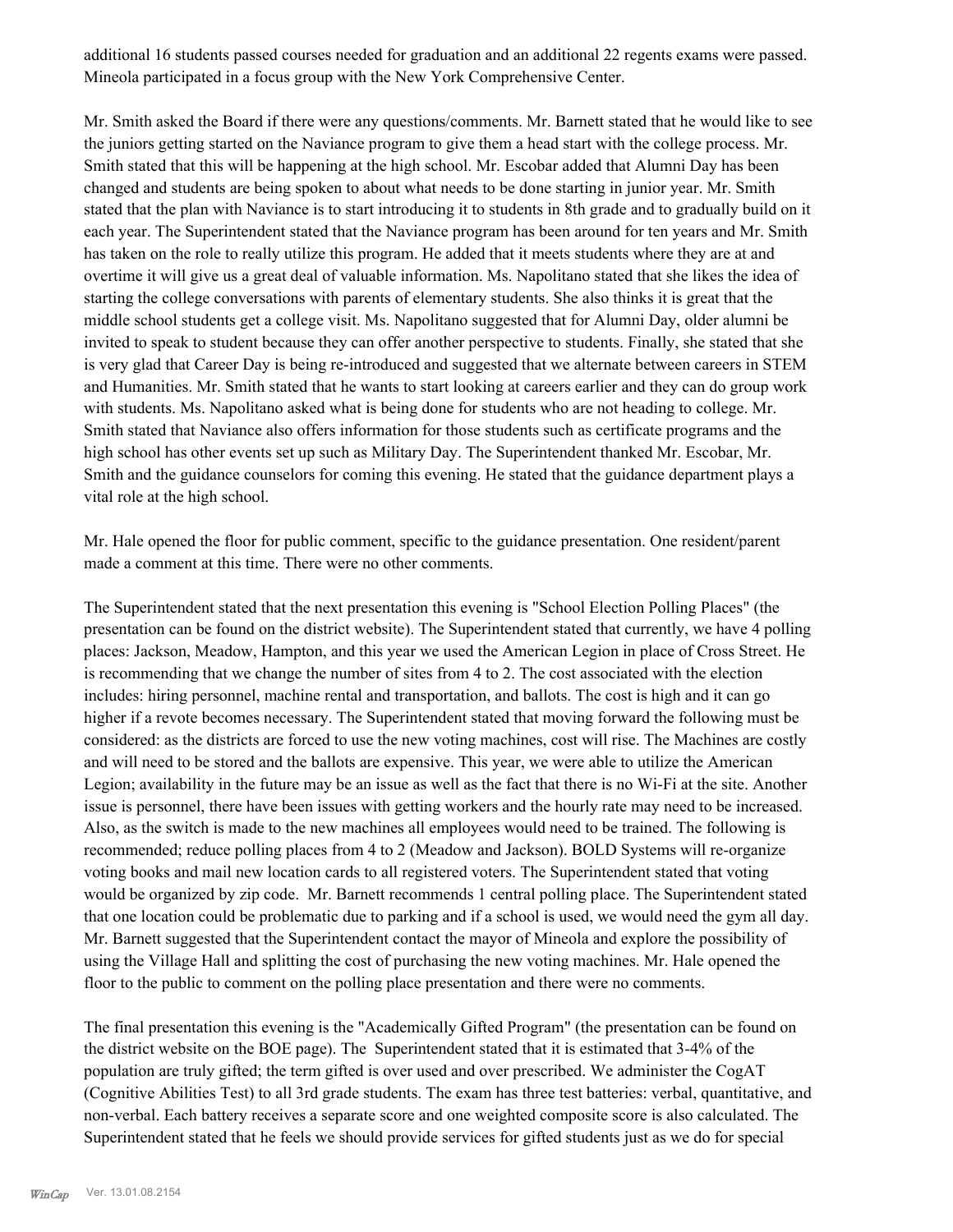education students. Dr. Nagler displayed some sample questions for the group in order to show how quickly students must think and work. Next, he displayed a Bell Curve to show how scores are broken down in to stanines. The Superintendent explained the current admission criteria. He stated that most districts establish admission based on a composite score of 130 or higher. In Mineola, we will consider individual battery scores in addition to the composite, which can result in a large range of abilities in AGP. Dr. Nagler stated that we have to move away from labels that are incorrect. This year, the curriculum has changed at the Middle School: 5th grade- Math, 6th grade- Social Studies, and 7th grade STEM. At Jackson, there are a number of electives and this is an enrichment program. The Superintendent is looking to the Board for direction in goals for the program going forward. He stated that current students would continue in the program. He would like to see to following going forward: provide academically gifted students access to his/her academic peers across Long Island by exploring a partnership with a college. Also, focus on Science as the subject of content delivery and utilize a backward design for science research. The Superintendent would like to see a three pronged program incorporating the current, a partnership and enrichment. He added that for grades 1-4 enrichment, it could be difficult to determine the criteria and we would need to be very definite. Dr. Nagler feels that we are ready to move forward and focus more on the program. Mr. Hale opened the floor to public comment regarding the AGP presentation. One resident/ parent expressed her one concern and made a comment. There were no additional comments.

#### Superintendent Comments:

The Superintendent stated that he had a few additional comments. He attended the high school production of Anne Frank and stated that the kids did a great job. He added that it always amazes him how a new student will always surface in these productions. Dr. Nagler gave kudos to Mr. DeLuca and all of the students involved.

The Superintendent stated that he was proud to announce that the District has been awarded a Management Efficiency Grant from the Governor in the amount of \$213,139 per year. He stated that we were awarded the grant for our consolidation of the schools and staff. There were 38 Districts that applied and only 16 districts were awarded the grant. The money cannot be used for capitol projects or salary and he is currently assessing how to use the money.

The Superintendent stated that the High School Climate survey was launched today and was sent to parents, students and staff. It will allow individuals to give their anonymous views of the high school. The plan is to then send on for the middle school followed by the elementary schools; this will be a four year process.

The Superintendent stated that he is in need of an executive session.